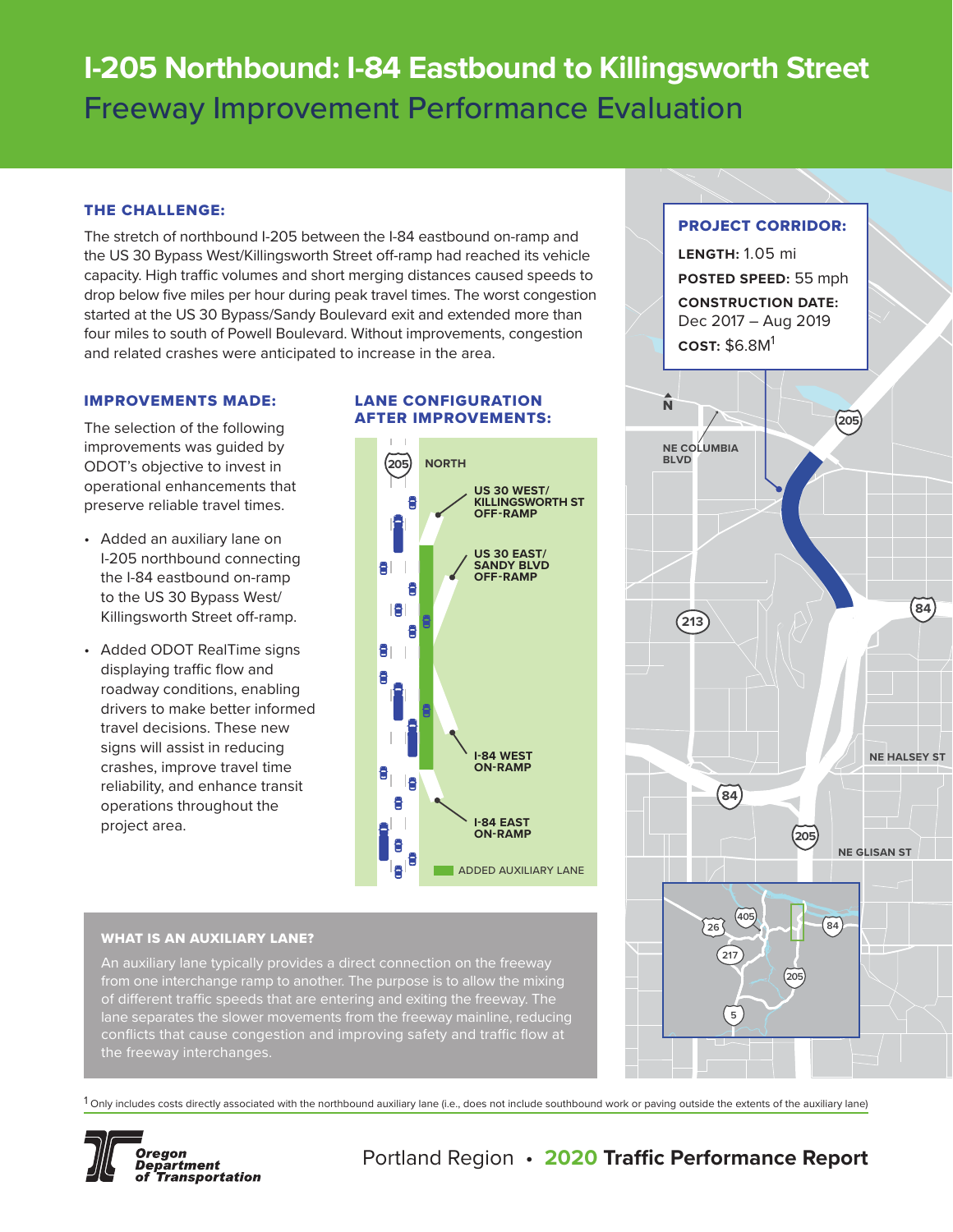# RESULTS:

This project included improvements over an approximately one-mile segment along northbound I-205. However, because the congestion caused by this bottleneck extended far to the south, the benefits are summarized over an approximately 11-mile segment on I-205 (approximately Airport Way to OR 224), as well as over the I-84 ramps feeding into I-205, to capture the full impact of improvements. Note that a separate auxiliary lane project from Powell Boulevard to I-84 westbound was still in construction during the "after" time period and is part of the 11-mile segment. This construction activity may have been slowing traffic flow and, therefore, the potential benefits that could be realized from the I-84 eastbound to Killingsworth Street improvements may be greater than measured.

#### RELIABLE TRAVEL TIME (MIN):



#### HOURS OF CONGESTION:



**ON THE I-84 EASTBOUND RAMP FEEDING INTO I-205 NORTHBOUND DURING AN AVERAGE WEEKDAY WAS**  REDUCED BY FOUR HOURS AND 30 MINUTES**–**A 43 PERCENT DECREASE**– FROM 10.5 HOURS TO 6 HOURS.**

# ON THE I-84 WESTBOUND RAMP TO I-205 NORTHBOUND:



**THE DURATION OF THE CONGESTED PERIOD ON THE I-84 WESTBOUND RAMP FEEDING INTO I-205 NORTHBOUND DURING AN AVERAGE WEEKDAY WAS** REDUCED BY FOUR HOURS AND 45 MINUTES**–**A 43 PERCENT DECREASE**–FROM 11 HOURS TO 6.25 HOURS.**